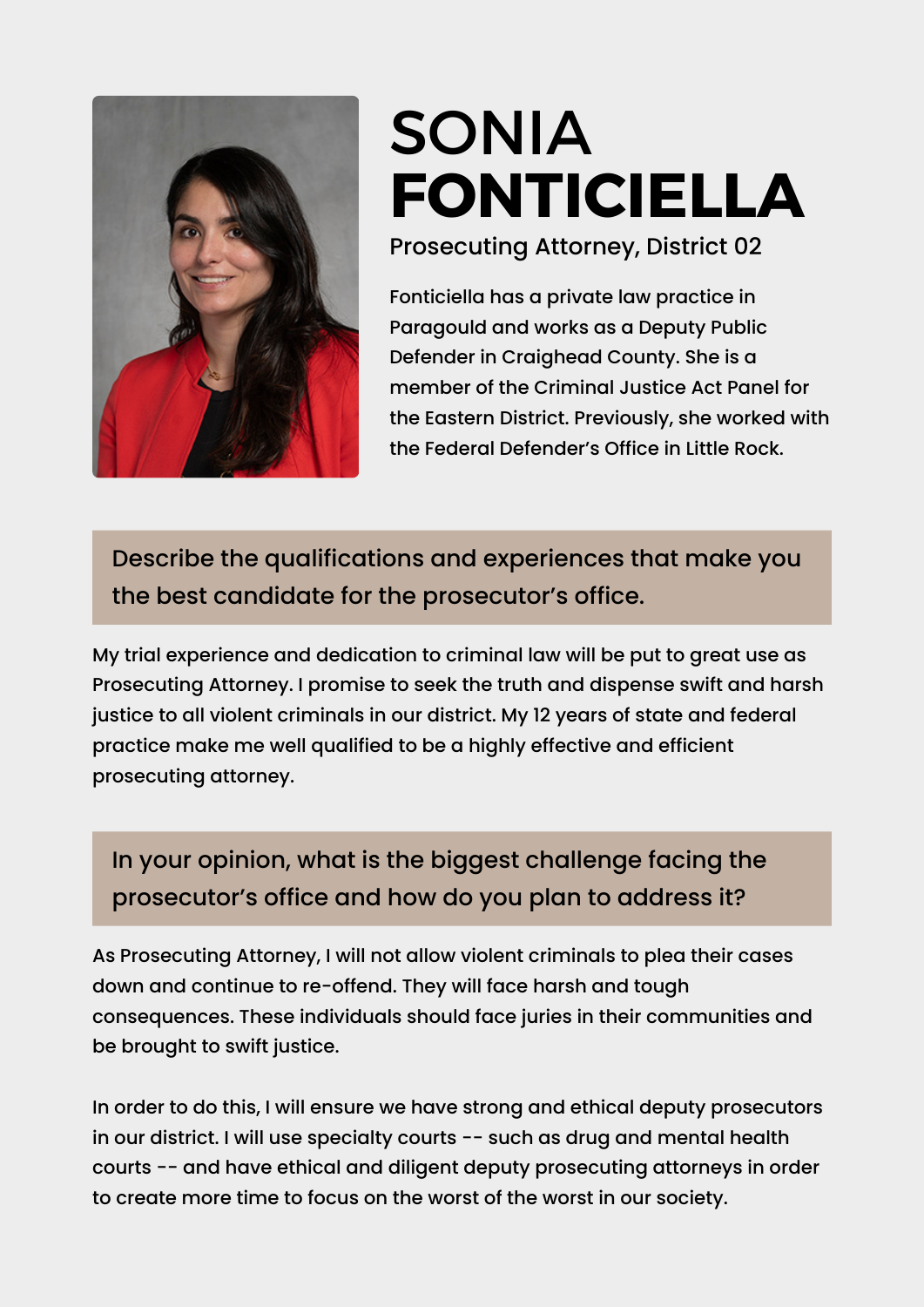What role should money/cash bail play in pretrial release? What steps would you take to safely reduce the rate of pretrial incarceration in our county?

Violent criminals will get no sympathy from me on bond issues. Neither will defendants who are out on bond and commit new offenses. However, firstoffenders and some non-violent defendants should be treated as the law provides. I will work with reputable drug and mental health treatment facilities to safely release defendants who do not pose a danger to the community.

## What is your attitude/approach toward negotiating plea bargain versus trial litigation in criminal cases?

I personally love trying cases! Trial time before our circuit judges is precious and I have no intention of wasting it! With violent crime on the rise, we need to take those cases to trial as quickly as we can and use plea bargaining to clear the dockets on the cases that should not go to trial.

Prosecutorial discretion in a negotiated plea is very important to me. When using this discretion, I believe a prosecuting attorney needs to have input from their local law enforcement agencies and victims.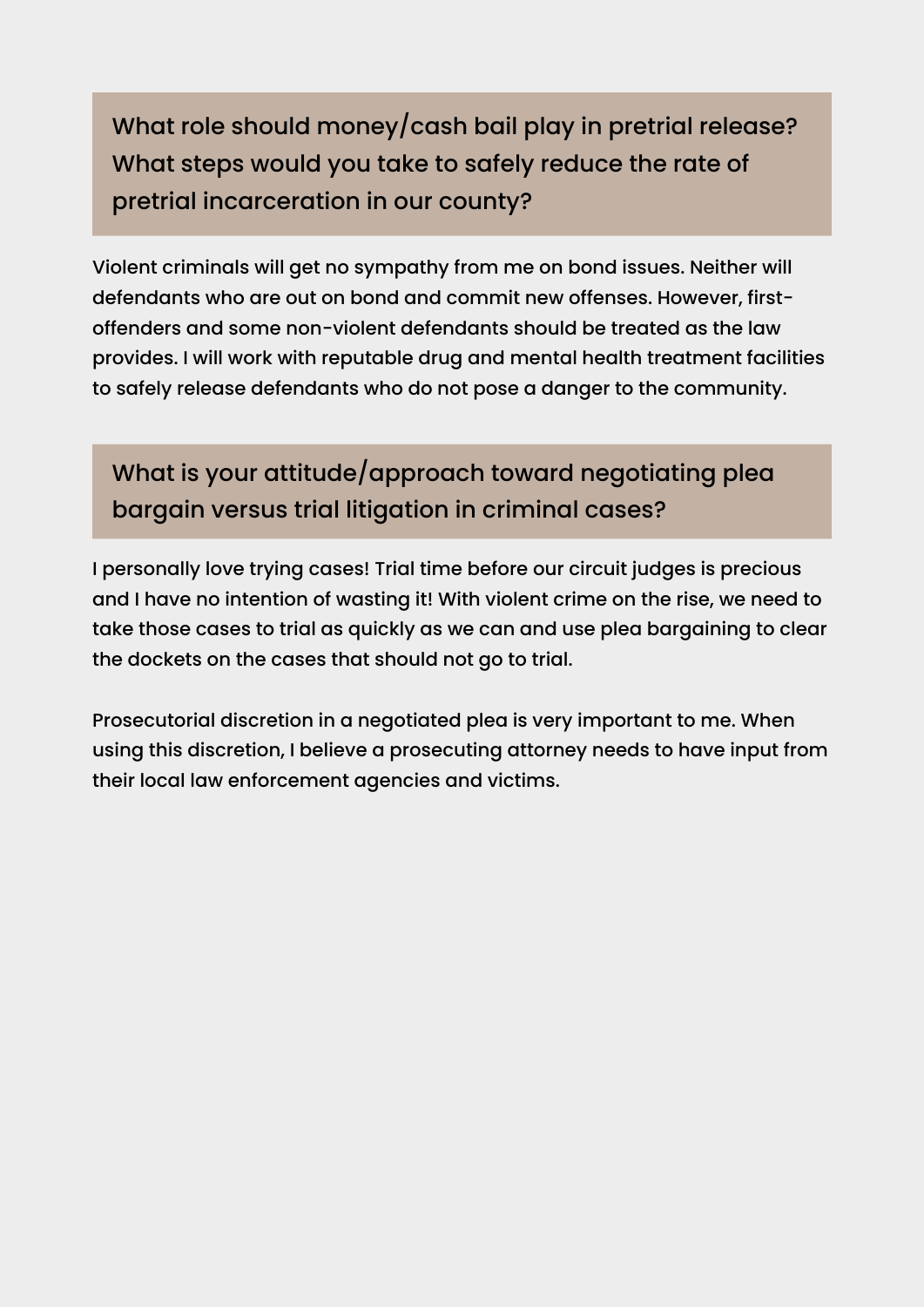What do you think is the most effective way to deal with lowlevel drug offenders? What would your office policies be regarding plea bargaining in drug offense cases? Use of these individuals as criminal informants?

The drug court program is very important to me and the 2nd Judicial District is lucky to have wonderful Judges who support the program. I will work with the Court in any way possible to expand the program and be sure it is successful for those who come through it.

I believe drug addicts need treatment if they are willing to accept it. However, those who continue to leave trail of destruction in their wake should be prosecuted as the law provides.

With regard to criminal informants, I will put my federal practice experience to great use. I have worked with the United States Attorney's office and law enforcement on countless large drug indictments that involve cooperation and putting defendants to work as confidential informants. Doing so is hard work and takes a lot of diligence. I have the skills and experience to work with law enforcement and confidential informants to be sure we locate and fully prosecute dangerous drug dealers.

Studies show racial disparities in drug law enforcement, despite the fact that white people and people of color use and sell drugs at the same rate. What would you do to minimize these disparities?

I believe the Prosecuting Attorney should always aim to seek the truth and equal justice. I will prosecute drug dealers equally and work with law enforcement to ensure equal treatment regardless of race.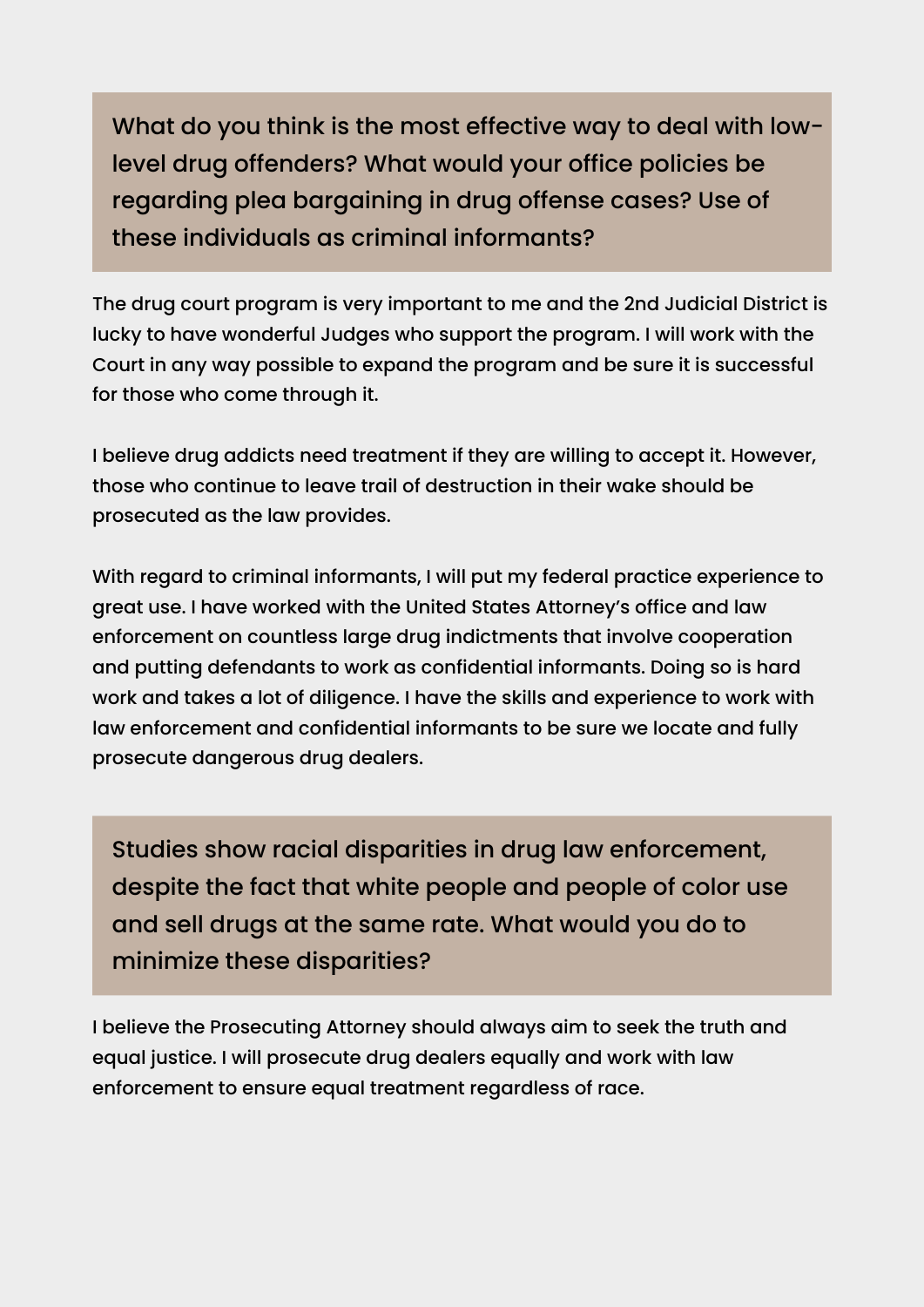What would your policy be regarding charging children in adult court? When would you use your authority to file charges in adult court and when would you pursue a case in juvenile court?

As the mother of six children, juveniles hold a special place in my heart. Violent, repeat offenders must be taken off the streets. In those instances, I would encourage charges be filed in adult court.

However, there are many who come into the system as abandoned children and are crime victims themselves. For those non-violent juveniles who come into the system, I will encourage the Juvenile Courts to provide the rehabilitation and resources they are designed to share with troubled youth.

What would you do to develop a trusting relationship with the immigrant community in your county?

Countless violent crimes go unpunished because immigrant victims and witnesses are fearful to come forward. I want to stop that.

I am the daughter of Cuban immigrants who fled communism to come to America and create a better life for my family. We have lived the American dream and hold American values dear to our hearts. My family is what America is all about.

I can build trust with this community by sharing my family story. This trust will help put more violent criminals behind bars.